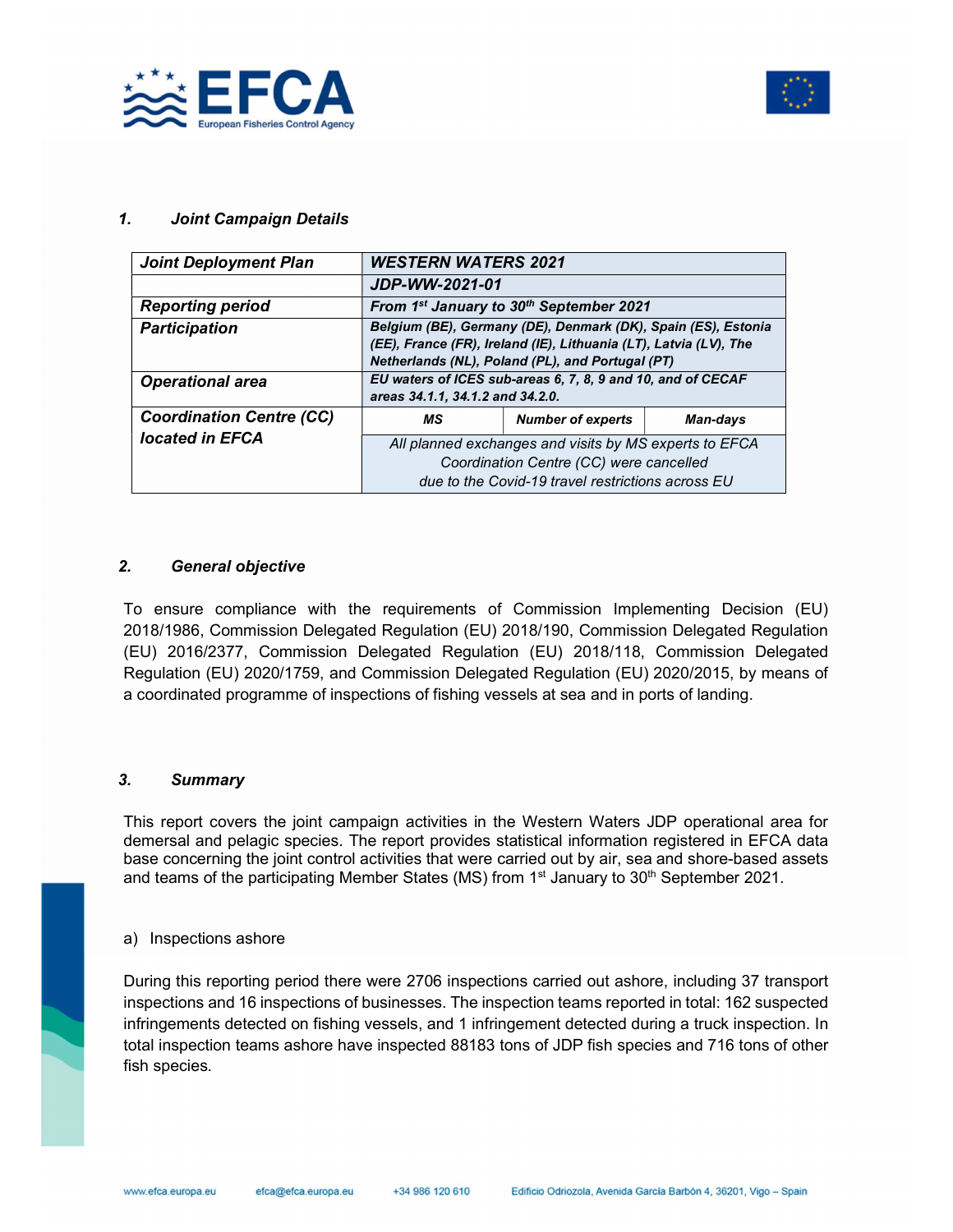#### b) Inspections at sea

During this reporting period there were 354 inspections carried out at sea with 46 suspected infringements reported. In total inspection teams at sea have inspected 1070 tons of JDP fish species and 53 tons of other fish species.

#### c) Air surveillance

In total, MS reported 584 air sightings with 7 suspected infringements detected during surveillance flights carried out in this period.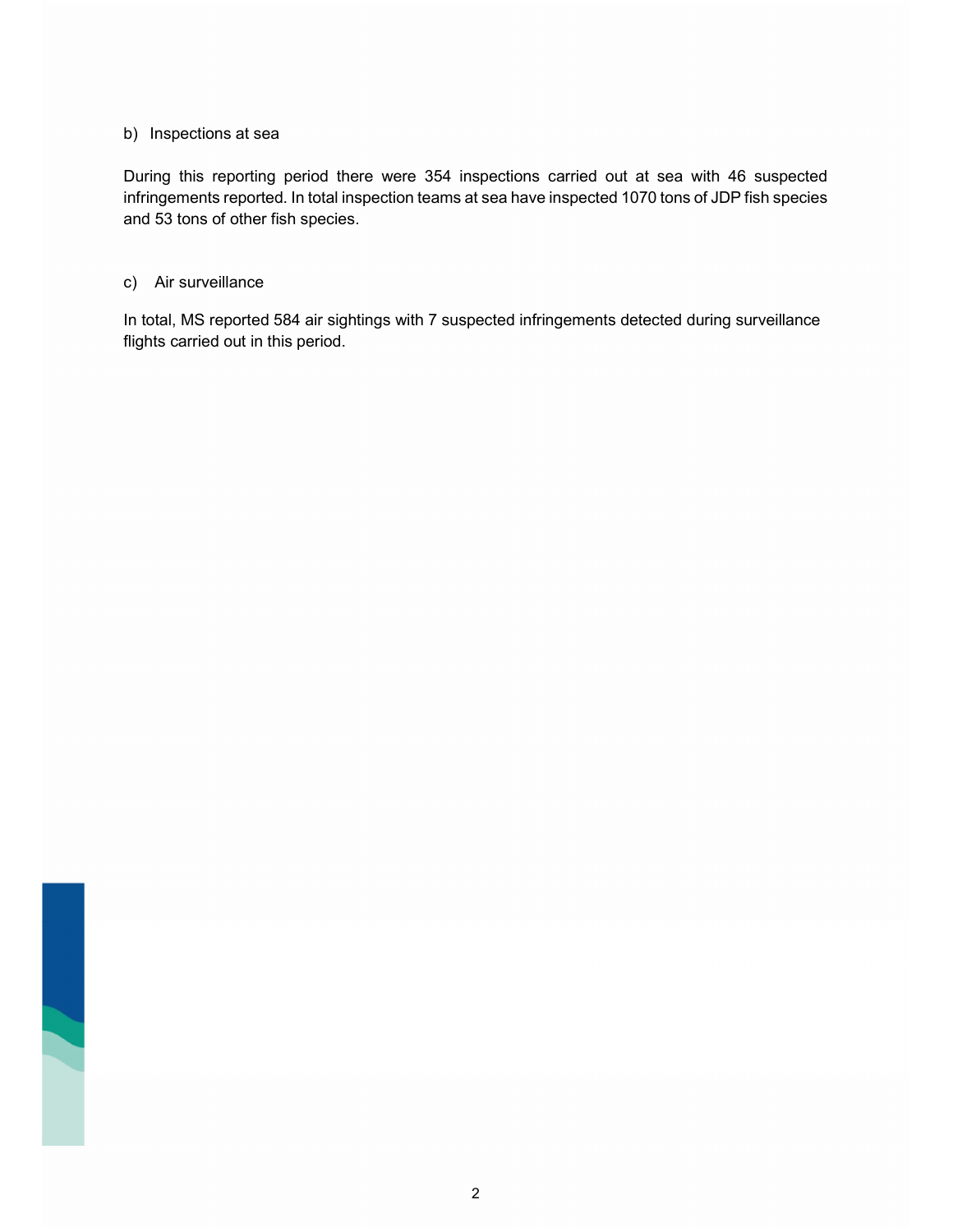#### ANNEX

## JDP-WW-2021-01 ACTIVITY RECORDS FOR THE REPORTING PERIOD<sup>1</sup>

| <b>MS</b>    | <b>FPV</b>  |                                  | <b>Aircraft</b>   | <b>Exchanges of Inspectors</b> |                           |                             |                           |
|--------------|-------------|----------------------------------|-------------------|--------------------------------|---------------------------|-----------------------------|---------------------------|
|              | Days at sea |                                  |                   | Joint Teams at sea             |                           | Mixed Teams ashore          |                           |
|              | Committed   | Days with<br>events <sup>2</sup> | No. of<br>Flights | Man-days<br><b>Deployed</b>    | Man-days<br><b>Hosted</b> | Man-days<br><b>Deployed</b> | Man-days<br><b>Hosted</b> |
| <b>MS</b>    | 177         | 136                              | 120               | 126                            |                           | 5                           | 5                         |
| <b>EFCA</b>  | 91          |                                  | $\blacksquare$    | ٠                              | 126                       |                             |                           |
| <b>TOTAL</b> | 268         | 136                              | 120               | 126                            | 126                       | 5                           | 5                         |

## A. DEPLOYED CONTROL MEANS

## B. JOINT CONTROL ACTIVITIES CARRIED OUT

| <b>Total</b>        |                                       |      |  |  |
|---------------------|---------------------------------------|------|--|--|
| <b>SURVEILLANCE</b> | Sightings reported by aircraft        | 584  |  |  |
|                     | Sightings reported by FPV             | 208  |  |  |
|                     | Number of inspections in MS           | 16   |  |  |
| <b>BUSINESS</b>     | Number of targeted inspections in MS  |      |  |  |
|                     | Number of inspections in MS           | 37   |  |  |
| <b>TRANSPORT</b>    | Number of targeted inspections in MS  |      |  |  |
| <b>LAND</b>         | Number of inspections in MS           | 2653 |  |  |
|                     | Number of targeted inspections in MS  | 210  |  |  |
| <b>SEA</b>          | Number of inspections by FPV          | 354  |  |  |
|                     | Number of targeted inspections by FPV |      |  |  |

<sup>1</sup> As per WW JDP global planning

<sup>&</sup>lt;sup>2</sup> For FPV not committed to the JDP, the day at sea information is provided on a basis of the count of the total of days at sea with at least one event (sighting, inspection) that was carried out patrol vessels during the reporting period.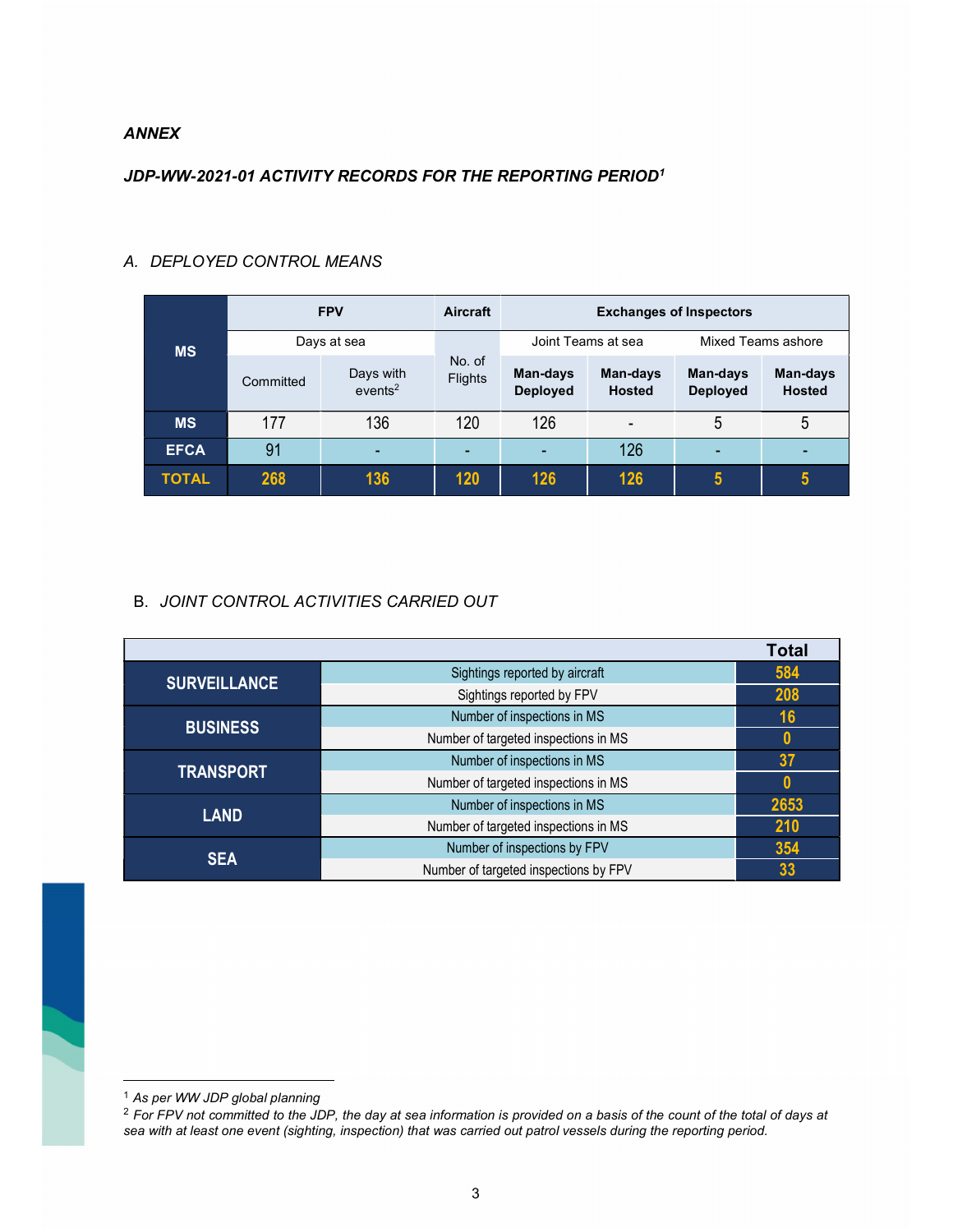# C. RESULTS OF CONTROL ACTIVITIES

i.

|                  |                                                               | <b>Total</b>   |
|------------------|---------------------------------------------------------------|----------------|
|                  | Number of business inspections                                | 16             |
|                  | Number of businesses with detected apparent infringement      | $\mathbf{0}$   |
|                  | % of inspected businesses with apparent detected infringement | $\mathbf{0}$   |
| <b>BUSINESS</b>  | Total number of infringements detected                        | $\mathbf{0}$   |
|                  | Total number of targeted inspections                          | $\mathbf{0}$   |
|                  | Total number of targeted inspections with infringements       | $\mathbf{0}$   |
|                  | Number of transport inspections                               | 37             |
|                  | Number of trucks with detected apparent infringement          | 1              |
|                  | % of inspected trucks with apparent detected infringement     | 2.7            |
| <b>TRANSPORT</b> | Total number of infringements detected                        | 1              |
|                  | Total number of targeted inspections                          | $\mathbf{0}$   |
|                  | Total number of targeted inspections with infringements       | $\mathbf{0}$   |
|                  | Number of F/V inspected by FS                                 | 2653           |
|                  | Number of F/V with detected apparent infringement             | 145            |
|                  | % of inspected F/V with apparent detected infringement        | 5.47           |
| <b>LAND</b>      | Total number of apparent infringements detected               | 162            |
|                  | Total number of targeted inspections                          | 210            |
|                  | Total number of targeted inspections with infringements       | 8              |
|                  | Number of F/V inspected by FS                                 | 354            |
|                  | Number of F/V with detected apparent infringement             | 42             |
|                  | % of inspected F/V with apparent detected infringement        | 11.86          |
| <b>SEA</b>       | Total number of apparent infringements detected               | 46             |
|                  | Total number of targeted inspections                          | 33             |
|                  | Total number of targeted inspections with infringements       | $\overline{7}$ |
| <b>AIR</b>       | Total number of apparent infringements detected               | 7              |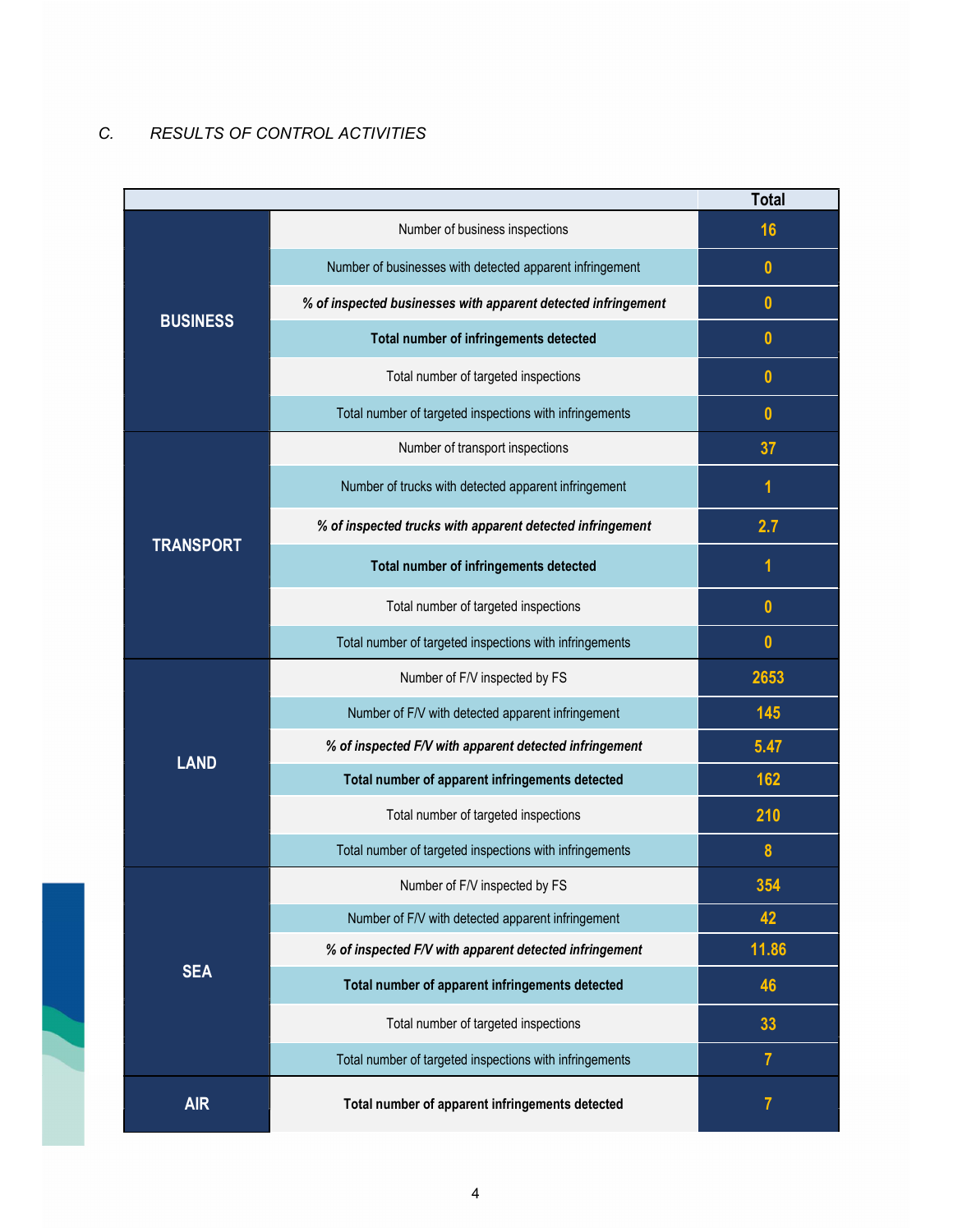## D. TYPE OF INFRINGEMENTS DETECTED DURING THE JOINT CONTROL OPERATIONS

|     |                                                                                                                                                                                                                                                                               | <b>TOTALS</b> |
|-----|-------------------------------------------------------------------------------------------------------------------------------------------------------------------------------------------------------------------------------------------------------------------------------|---------------|
| 01  | Not fulfilling of obligations to record and report catch or catch related data, including data to be<br>transmitted by satellite vessel monitoring system                                                                                                                     | 161           |
| 011 | Failure to respect Effort Control Regime                                                                                                                                                                                                                                      |               |
| 012 | Failure to comply with rules regarding transhipment or operations involving 2 or more vessels                                                                                                                                                                                 |               |
| 013 | Falsifying logbook, landing declarations, sales notes, transfer declaration, transport docs or failure to<br>keep or submit these documents, as required                                                                                                                      | 141           |
| 014 | Tampering with VMS or non-functioning VMS                                                                                                                                                                                                                                     |               |
| 015 | Operate without VMS, ERS or AIS system                                                                                                                                                                                                                                        | $\mathbf{2}$  |
| 016 | Failure to comply with notification provisions (Exit, Entry, landings, transhipments, catches, pre-<br>notification, etc.)                                                                                                                                                    | 18            |
| 02  | Use of prohibited or non-compliant gear according to EU legislation                                                                                                                                                                                                           | 12            |
| 021 | Use of prohibited or non-compliant fishing gear                                                                                                                                                                                                                               | 12            |
| 022 | Use of prohibited fishing method                                                                                                                                                                                                                                              |               |
| 03  | Falsification or concealing of markings, identity, or registration                                                                                                                                                                                                            |               |
| 031 | Falsifying, deleting, or concealing the markings, identity, or registration of a fishing vessel                                                                                                                                                                               |               |
| 032 | Fishing gear with incorrect or no marks                                                                                                                                                                                                                                       |               |
| 04  | Concealing, tampering or disposal of evidence relating to an investigation                                                                                                                                                                                                    | 4             |
| 041 | Concealing, tampering or disposal of evidence relating to an investigation                                                                                                                                                                                                    | 4             |
| 05  | Taking on board, transhipping, or landing of undersized fish in contravention of the legislation<br>in force                                                                                                                                                                  | 5             |
| 051 | Taking on board, transhipping or landing of undersized fish in contravention of the legislation in force                                                                                                                                                                      | 5             |
| 07  | Fishing without a valid licence, authorisation or permit issued by the flag State or the relevant<br>coastal State                                                                                                                                                            | 3             |
| 071 | Fishing without a valid licence, fishing permit or authorisation or with falsified documentation                                                                                                                                                                              | 3             |
| 08  | Fishing in a closed area or during a closed season, without or after attainment of a quota or<br>beyond a closed depth                                                                                                                                                        | 6             |
| 081 | Fishing in a closed area, closed season or beyond a close depth.                                                                                                                                                                                                              | 6             |
| 082 | Fishing without of after attainment of a quota                                                                                                                                                                                                                                |               |
| 09  | Directed fishing for a stock which is subject to a moratorium or for which fishing is prohibited                                                                                                                                                                              |               |
| 091 | Directed fishing for or retaining species subject to moratorium or for which fishing is prohibited                                                                                                                                                                            |               |
| 10  | Obstruction of work of officials in the exercise of their duties in inspecting for compliance with<br>the applicable conservation and management measures or the work of observers in the<br>exercise of their duties of observing compliance with the applicable Union rules | 11            |